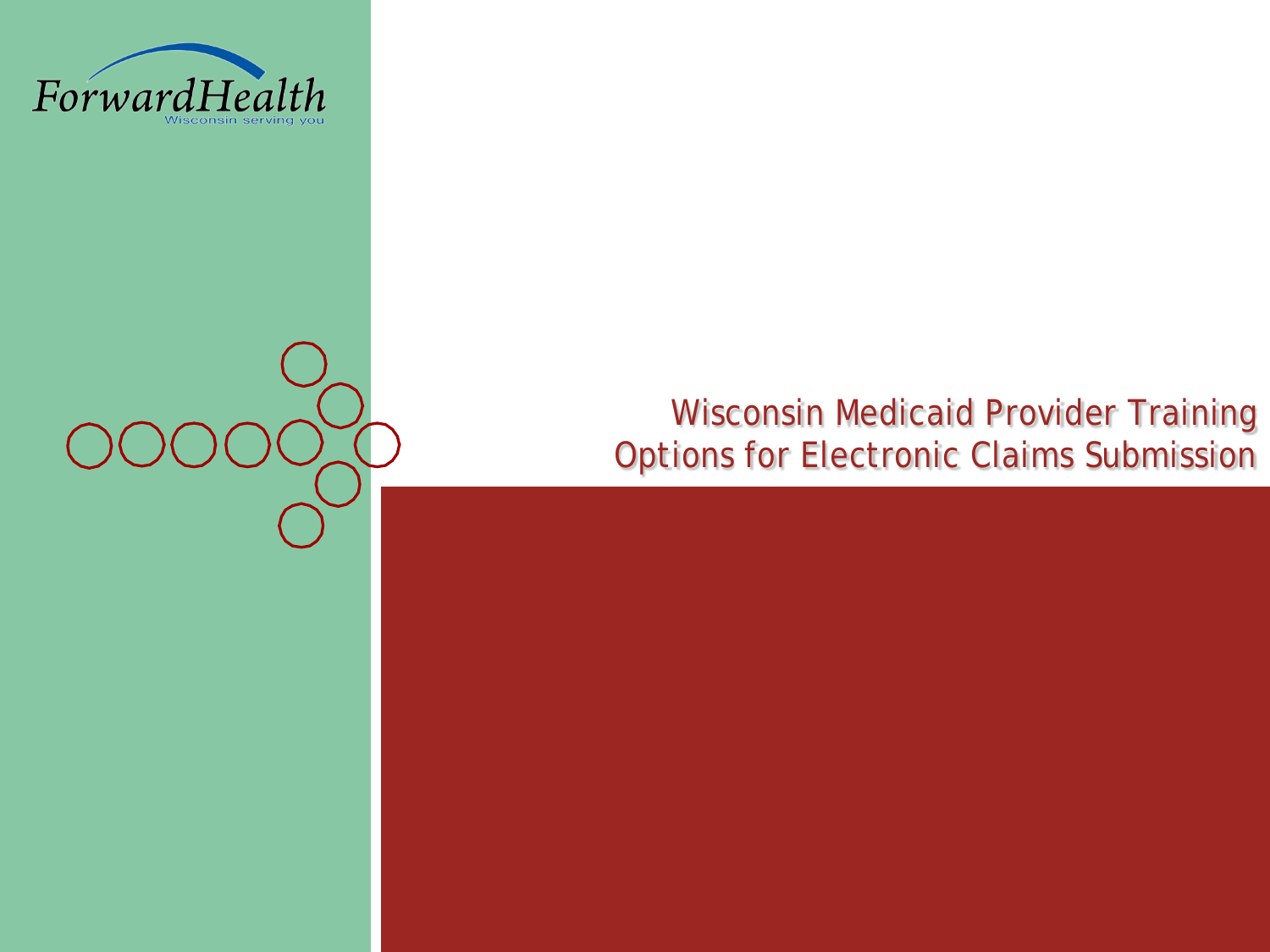

- Pros and Cons to Various Electronic Claims Submission Options.
- Overview of Claim Submission on the Portal.
	- Search for a Claim.
	- Enter and Submit a Claim.
	- Portal Adjustments, Voids, and Resubmissions.
- Overview of Claim Submission on Provider Electronic Solutions (PES).
	- Basics.
	- Lists.
	- Claims.
	- Other Insurance and Medicare.
	- Reports.
- Contact Information.
- Resources.

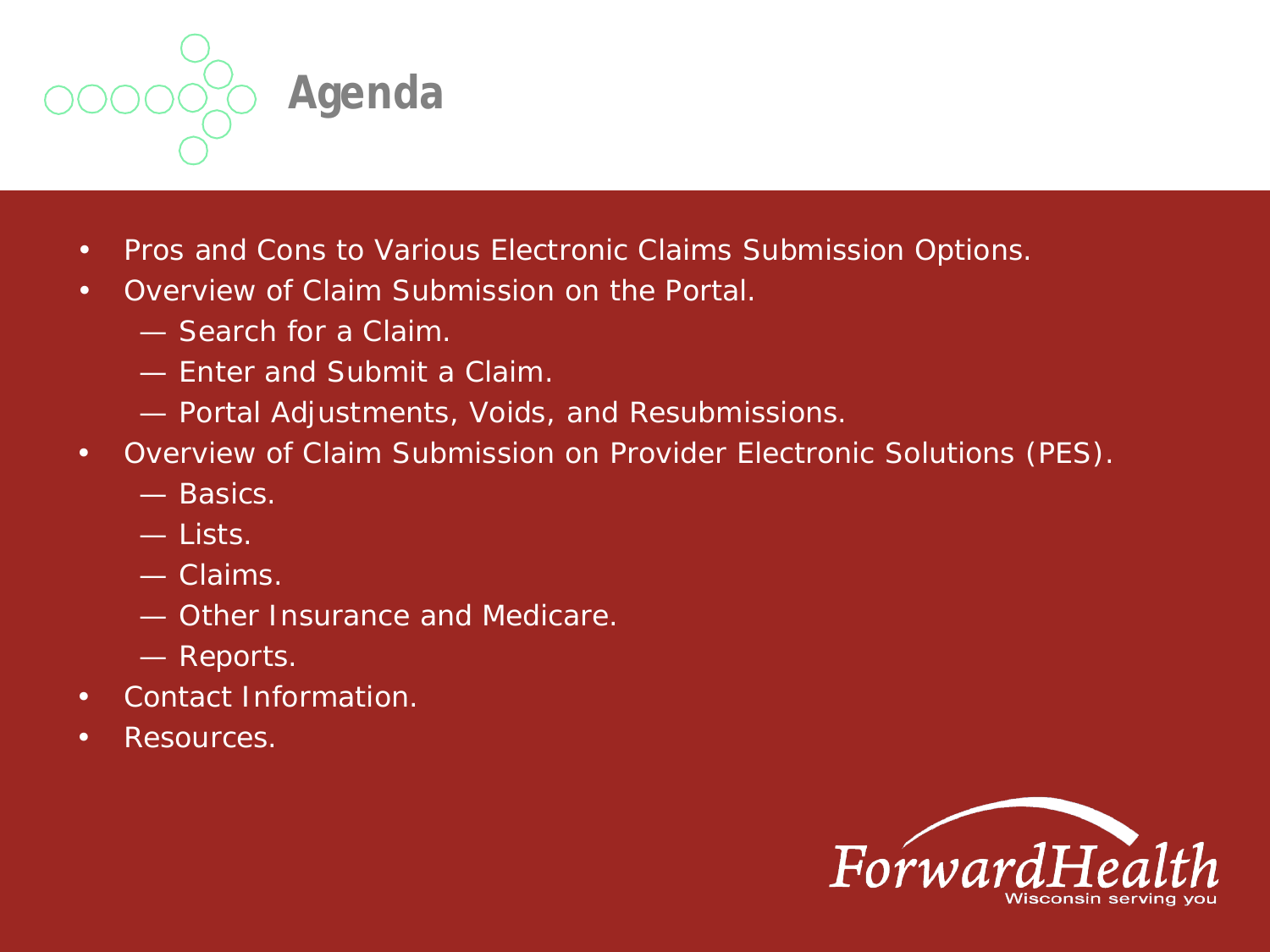

#### **Claims — Electronic Claims Submission Methods**

- All claims, regardless of whether they are submitted on paper or electronically, will appear on the Claims area of the Portal.
- Submitting claims electronically is the most efficient claims submission method.
- Providers may submit claims using the following electronic submission options:
	- ForwardHealth Portal via Direct Data Entry (DDE).
	- Provider Electronic Solutions (PES) software.
	- 837 Health Care Claims (837) for EDI.
	- National Council for Prescription Drug Programs.

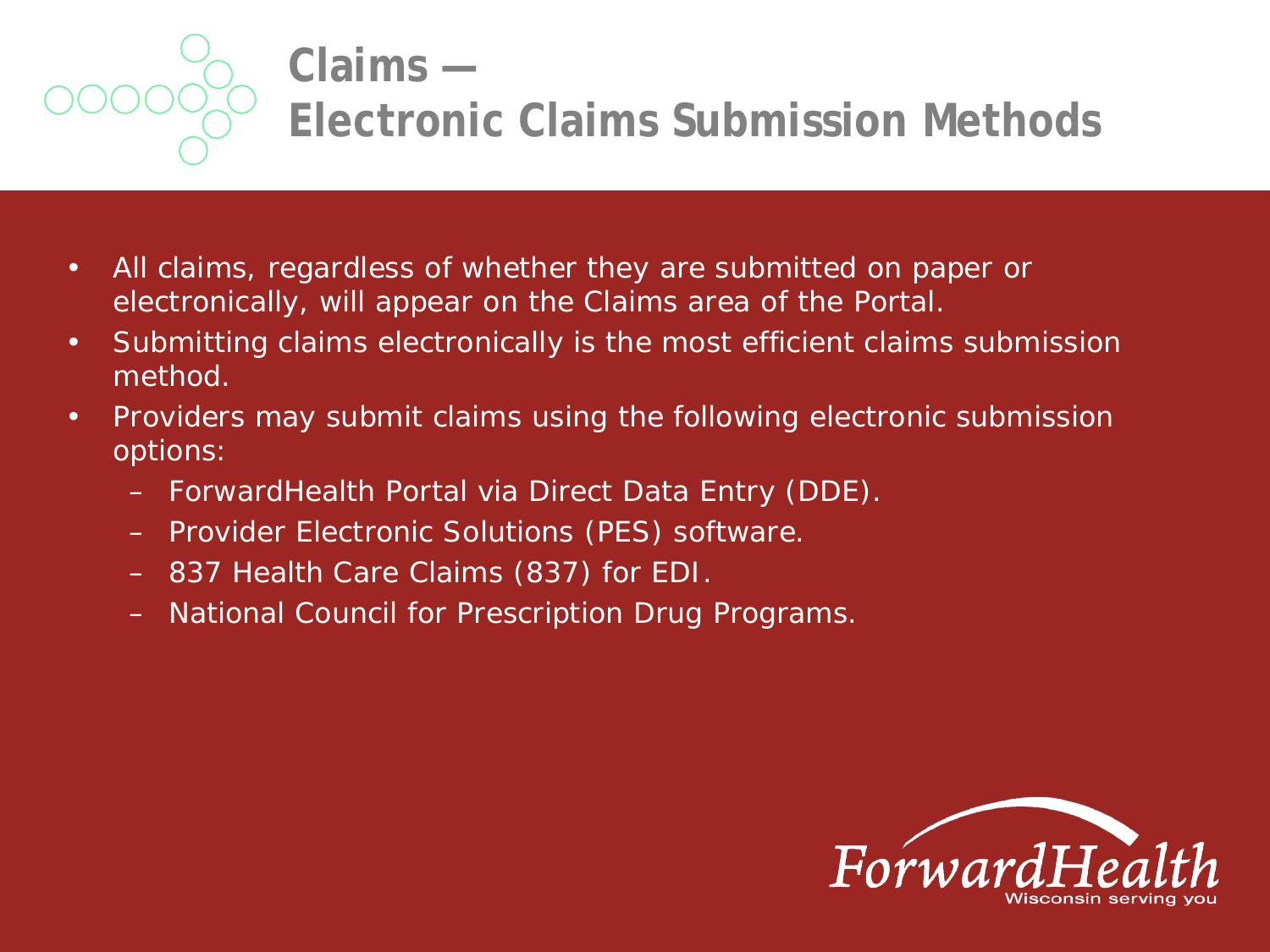

### **Submitting Paper Attachments with Electronic Claims**

- Paper attachments that go with electronic claims must be submitted with the Claim Form Attachment Cover Page, F-13470.
- The Attachment Control Number (ACN) that the provider enters on the claim must match what the provider enters on the cover page in order for the electronic claim to match up with the paper attachment.
- ForwardHealth will hold a claim for up to 30 calendar days if an attachment is required for processing of the claim. If the corresponding attachment is not received within 30 calendar days, the claim will be processed without the attachment and will be denied.
- When such a claim is denied, both the paper attachment(s) and the electronic claim will need to be resubmitted.

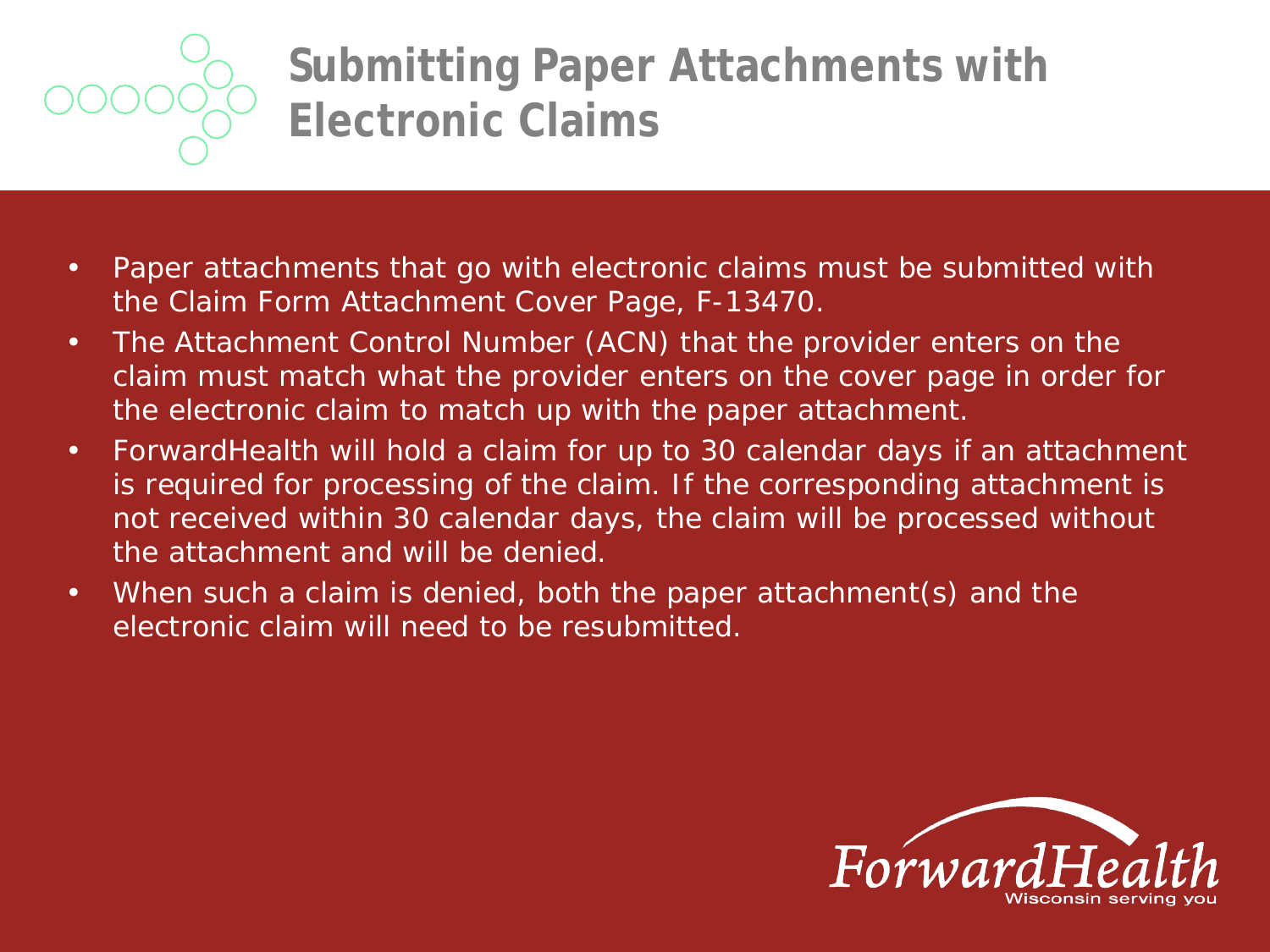**Accessing Claims Information**

- Claims via the Provider Page.
- Providers may customize their secure Provider home page to display the most recent 5-20 claims.
- Providers may also customize claims so that only claims of a particular type and/or status display on their secure Provider home page.
- No claim that has aged beyond 30 days will appear under the Provider tab.
- Click on any claim to select it. The claim detail will then display.
- Providers will need to select the Provider tab to get back to the secure Provider home page.

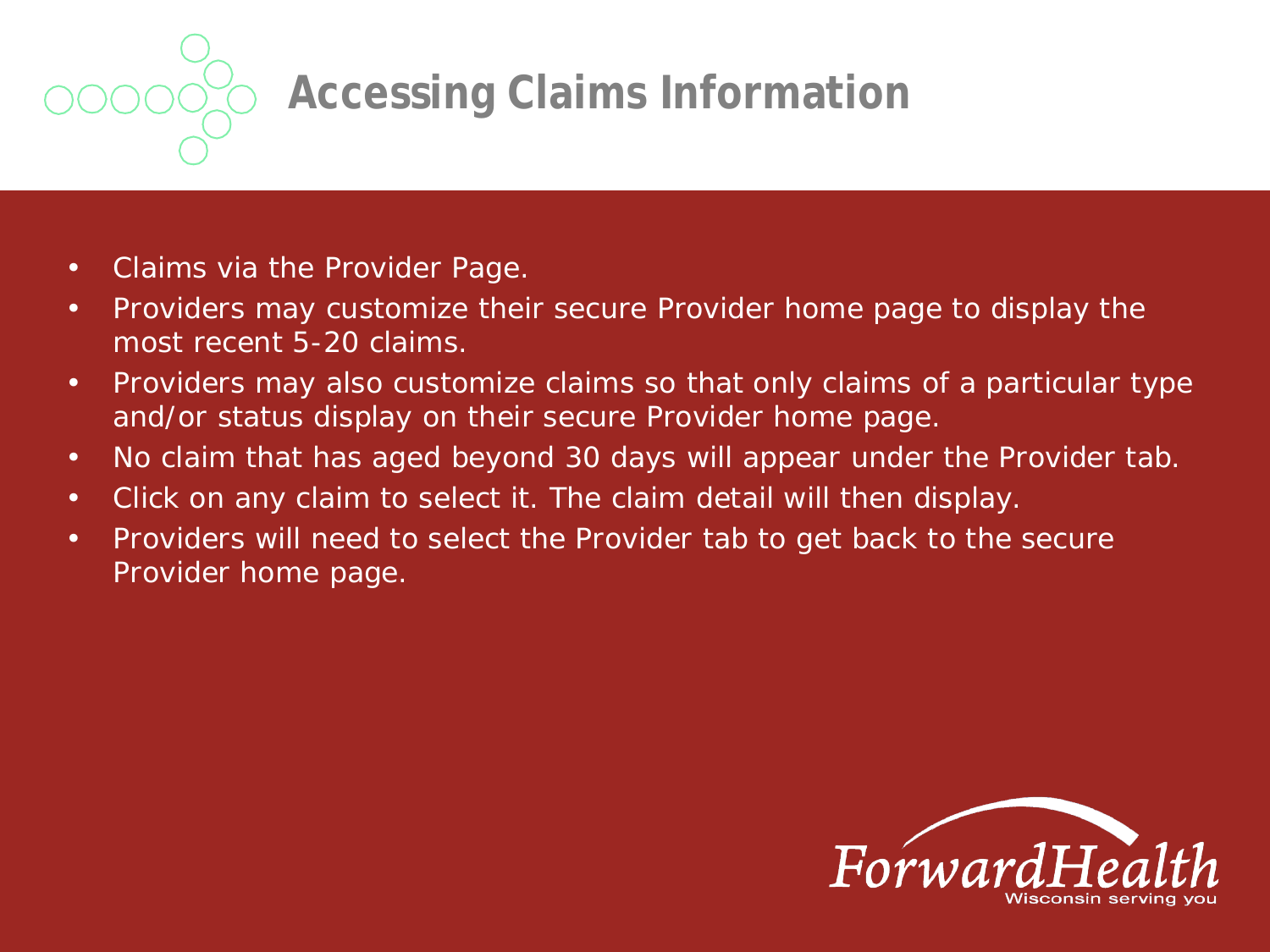## **Accessing Claims Information (cont.)**

- Claims via the Claims Page.
- Any claim dating back three years through present date can be located by selecting "Claim search" on the Claims page.
- Providers search for claims by entering data into at least one of the parameter fields.
- The more parameters completed, the narrower the search.
- Providers can navigate through multiple pages of results by using the page numbers at the bottom of the screen or by modifying the sort by selecting any of the column headers.
- Click on any claim to select it. The claim detail will then display.
- Once a claim is selected, the provider can either work the claim or navigate back to the Claims page and perform another claim search.

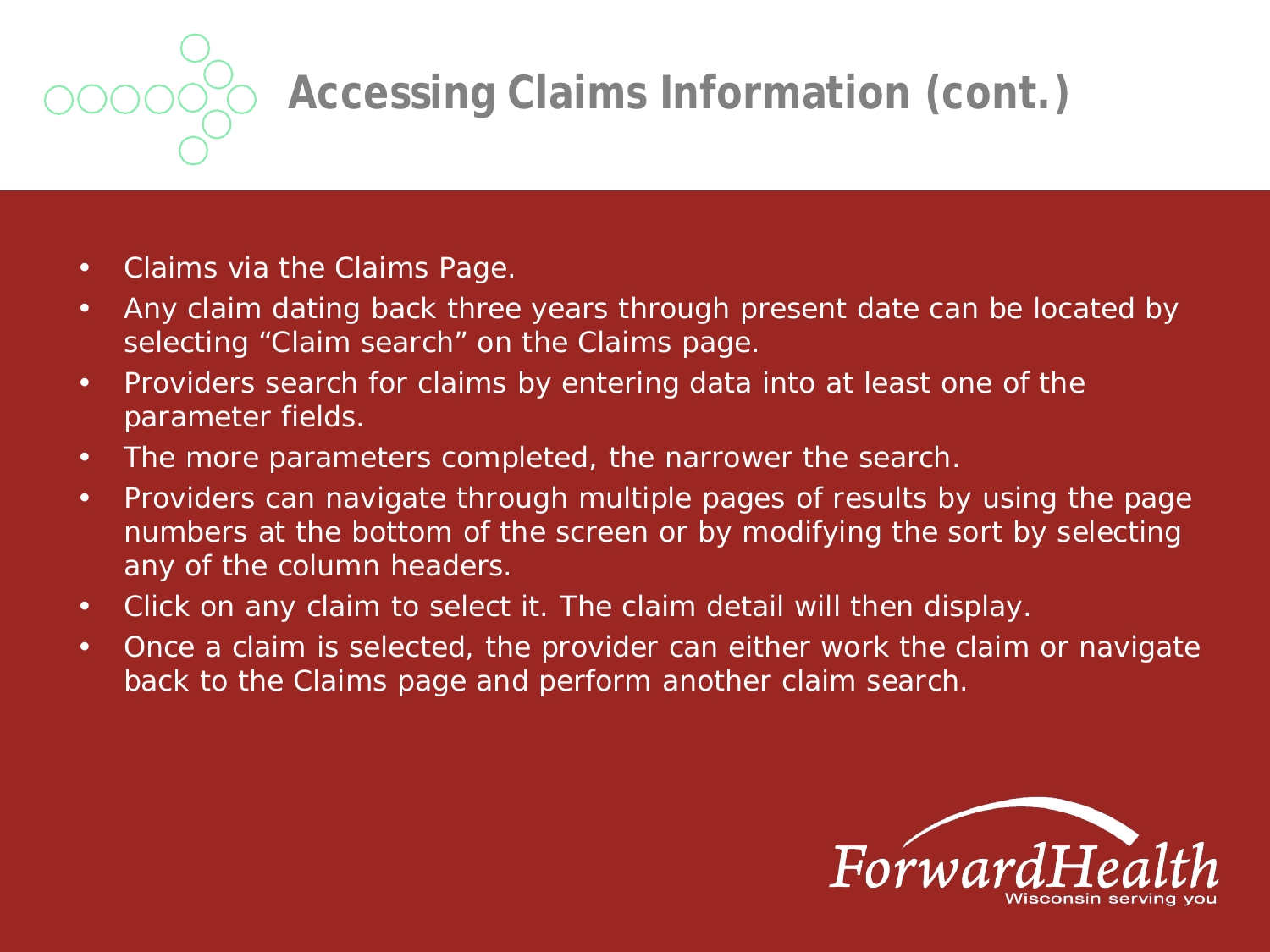

### **Portal — Adjusting, Copying, and Voiding Paid Claims**

- In addition to being able to submit and view claims in the Portal, providers may adjust, copy, and void paid claims and resubmit denied claims. As a reminder, interChange continuously processes claims. (There is still only one financial cycle per week, per financial payer.)
- Providers who monitor and work denied claims via the Portal have more control over their weekly reimbursement.

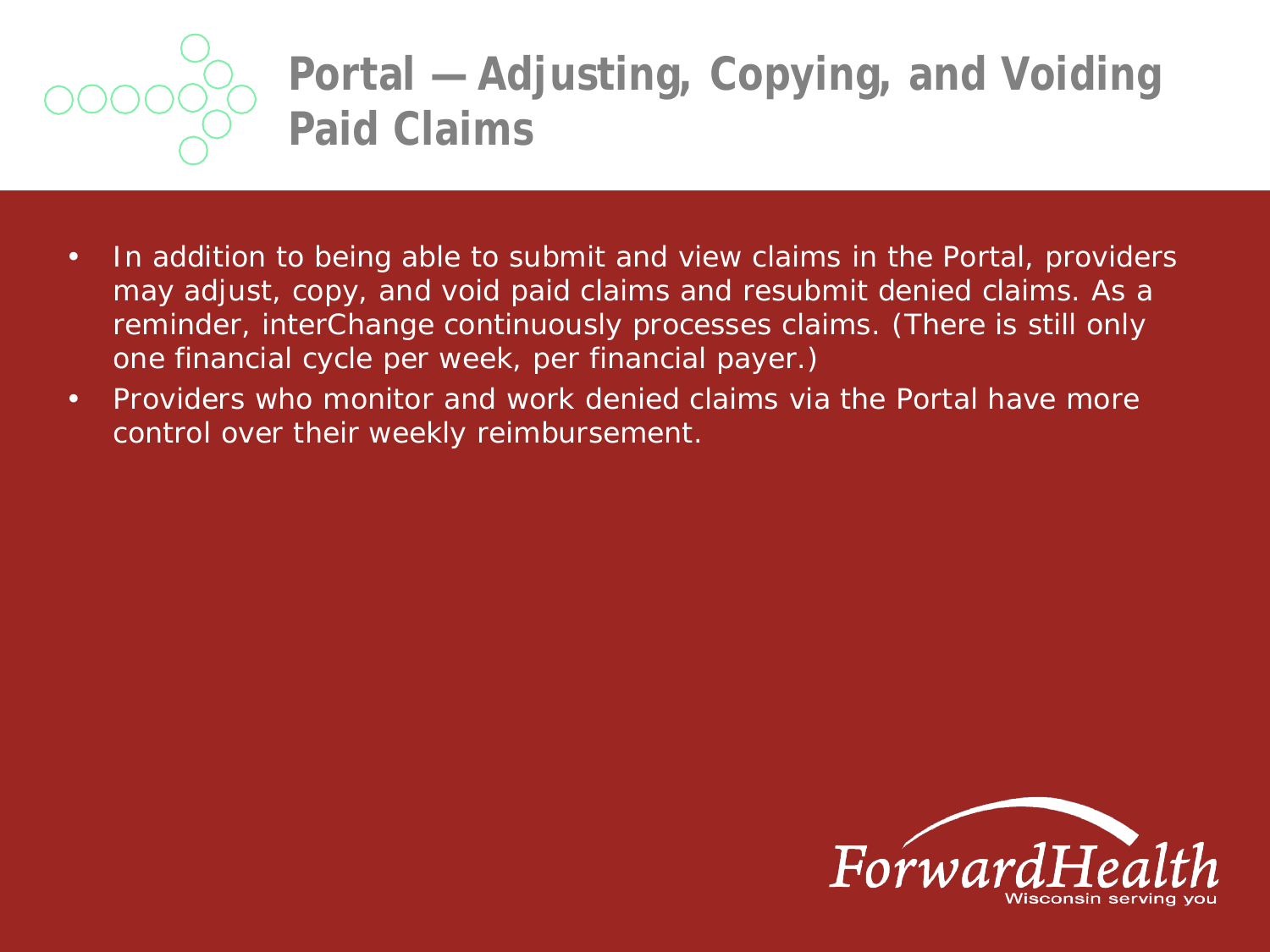## **Provider Electronic Solutions — Introduction**

Provider Electronic Solutions (PES) is Health Insurance Portability and Accountability Act of 1996 (HIPAA)-compliant software used for submitting claims to Wisconsin Medicaid, BadgerCare Plus, SeniorCare, and the Wisconsin Chronic Disease Program.

- 837 Health Care Claim transactions and adjustments:
	- Professional.
	- Institutional Inpatient/Outpatient/Nursing Home.
	- Dental.
- National Council for Prescription Drug Programs (NCPDP) transactions:
	- NCPDP Pharmacy Claim/Reversal.
- 997 Functional Acknowledgement (997).
- 835 Health Care Payment/Advice (835).

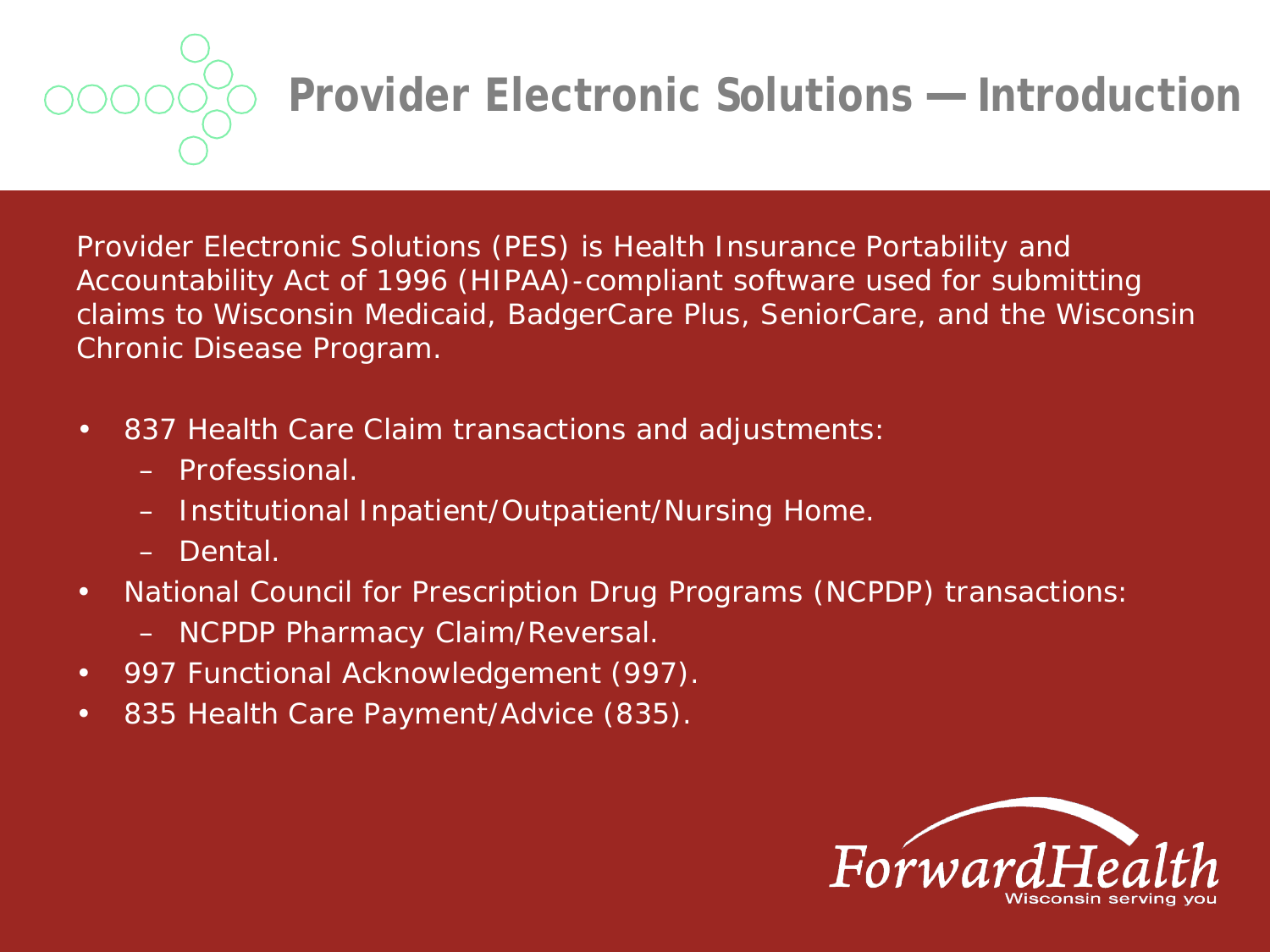**Provider Electronic Solutions — Basics**

- Available for download from the ForwardHealth Portal at *www.forwardhealth.wi.gov/WIPortal/*.
	- Trading Partner area of the Portal.
	- PES.
- May be installed on a computer's hard drive or a network.
- Initial set-up required.
- Testing.

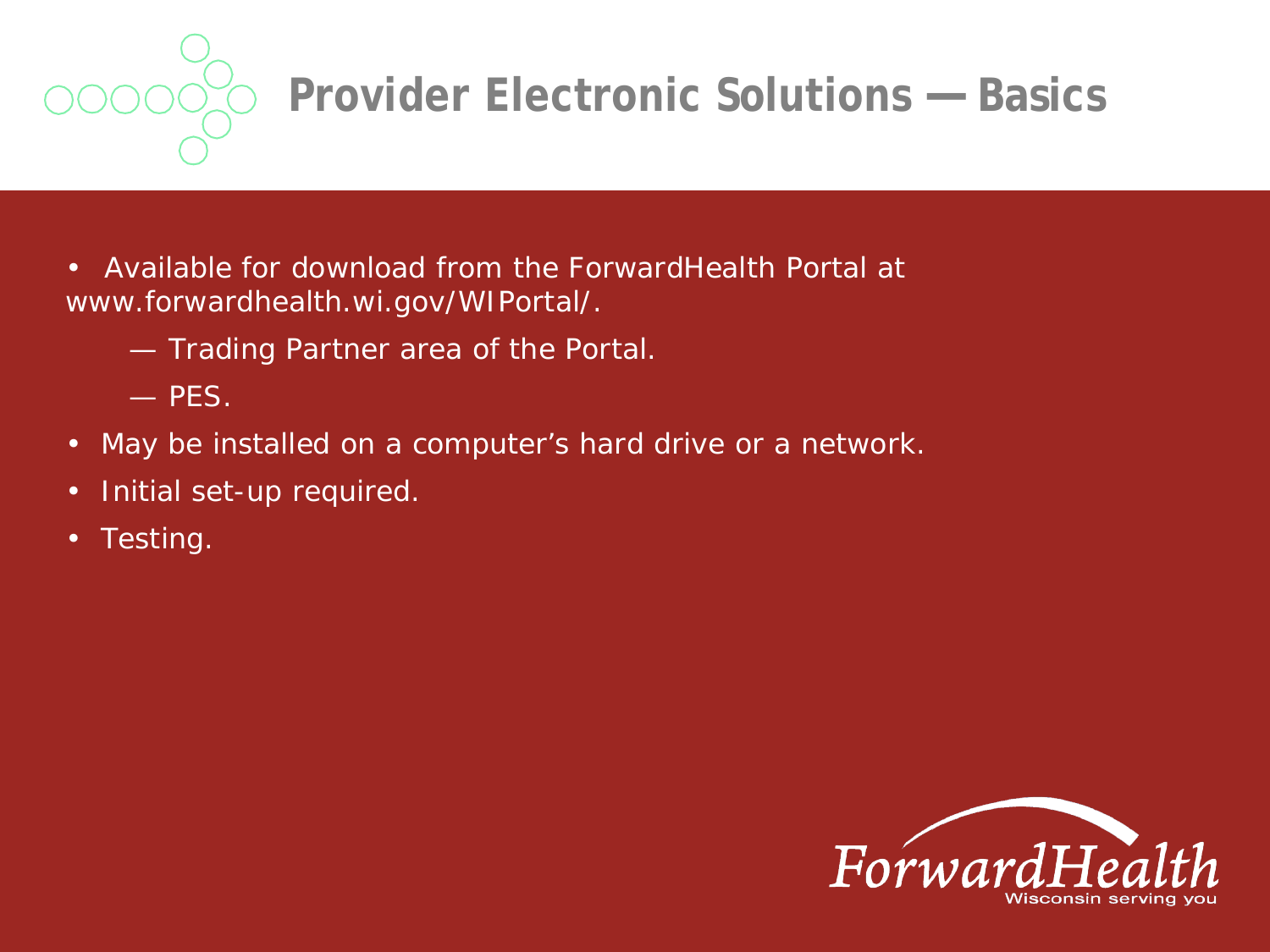

## **Provider Electronic Solutions — Lists**

The PES software contains lists of information that are frequently used to build claims. Some lists are required to be built, some are preloaded, and others are optional.

- Lists to build:
	- Client.
	- Other Provider.
	- Policyholder.
	- Provider.

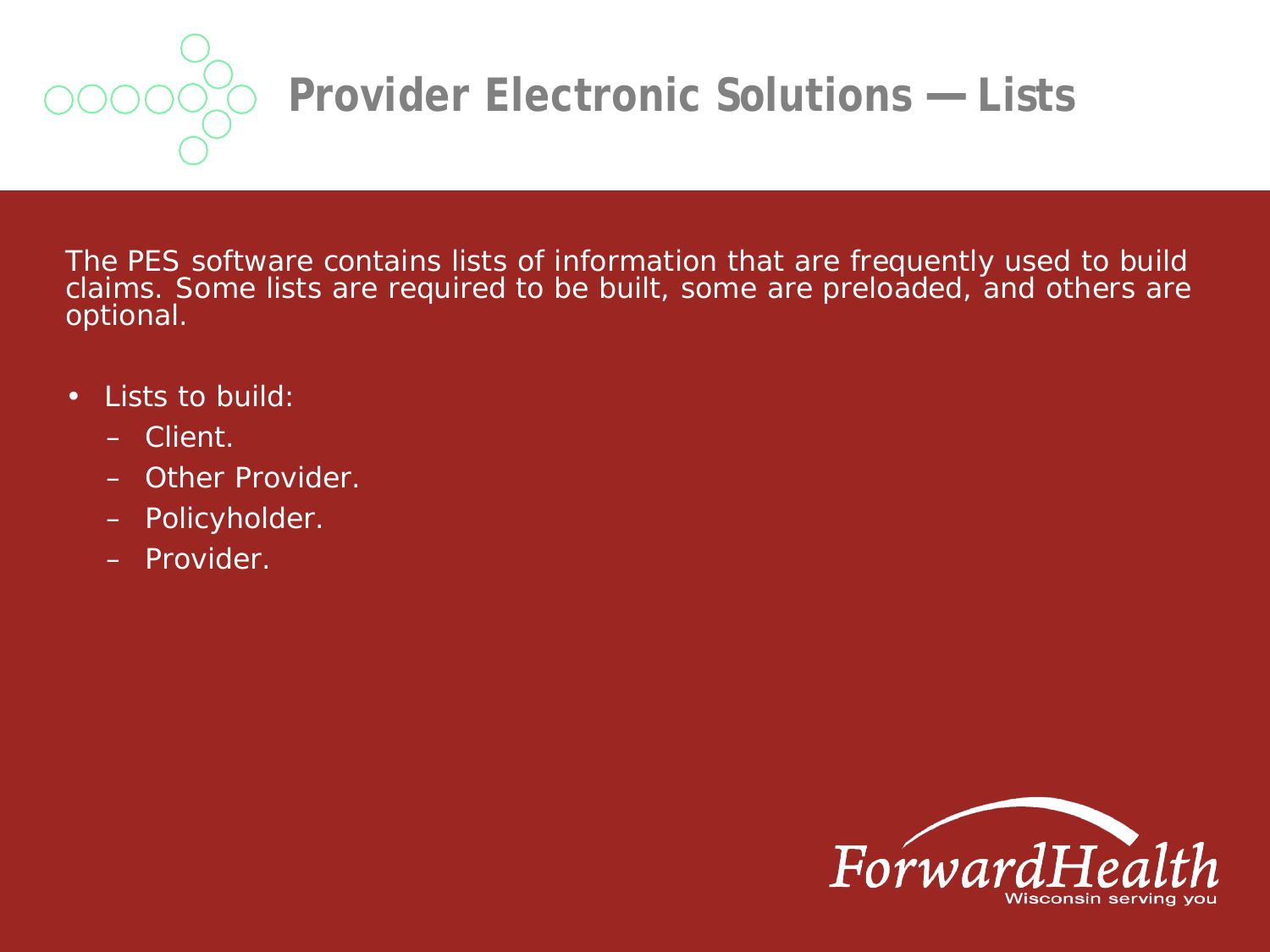

# **Provider Electronic Solutions — Claims**

- Submission:
	- New claims.
	- Adjust/void paid claims.
- Resubmission:
	- Resubmitting/copying claims (copy function also applies to batches).

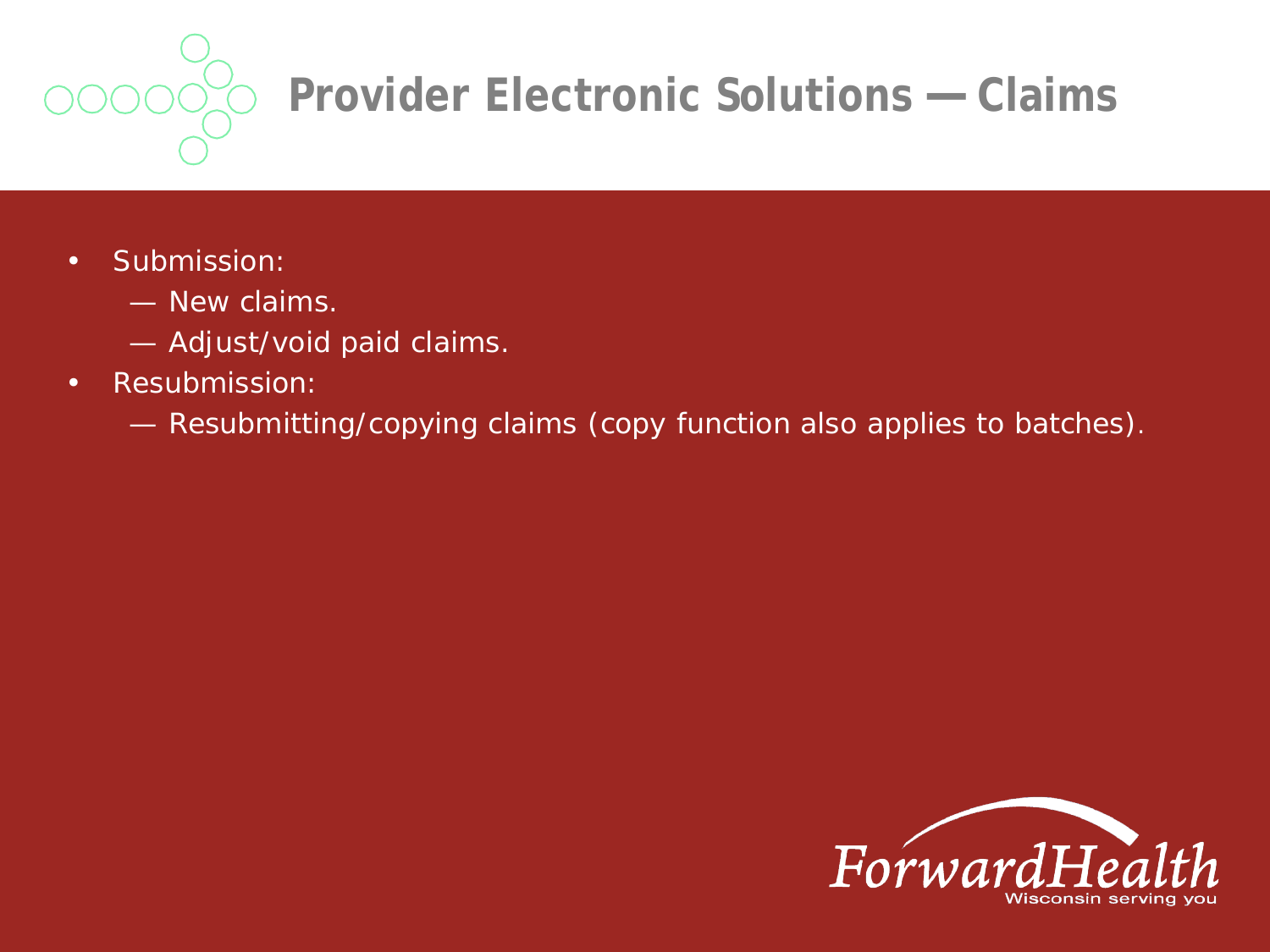

### **Provider Electronic Solutions — Other Insurance and Medicare**

Other insurance and Medicare information can be reported in PES:

- Other insurance:
	- Reported at the header level.
	- Ability to report OI-D (denied/deductible), P (paid) or Y (yes).
- Medicare information:
	- Reported at both the header and detail.
	- Ability to report M-8.

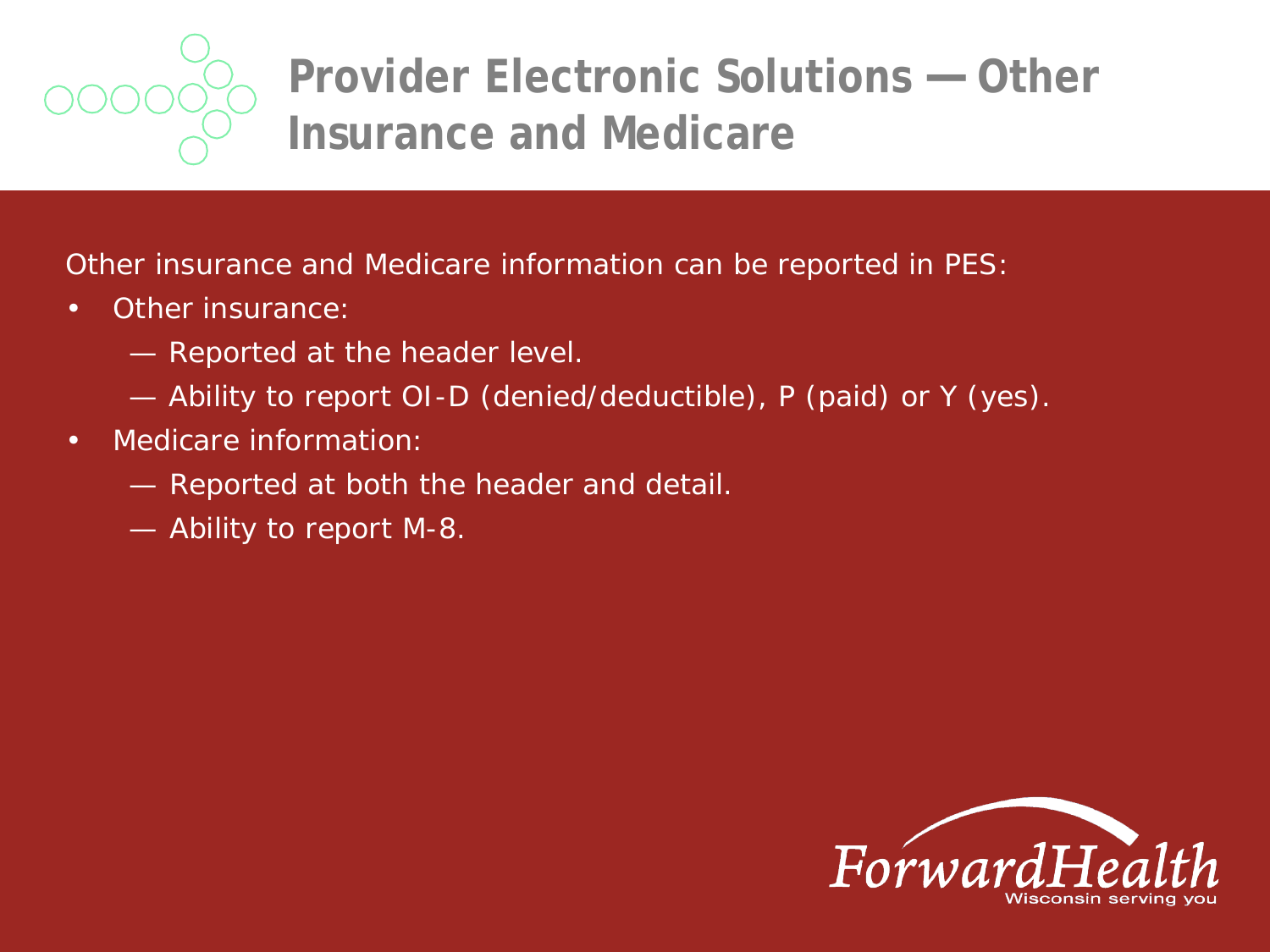**Provider Electronic Solutions - Resources**

- PES Manual, Appendix 2 Here's Help:
	- ForwardHealth Portal:
		- o *[www.forwardhealth.wi.gov/.](http://www.forwardhealth.wi.gov/)*
		- o Professional Relations Representatives (See map.)
		- o Online Handbook
	- Provider Services Policy and billing questions:
		- o (800) 947-9627.
	- Electronic Data Interchange Help Desk technical questions:
		- o (866) 416-4979.